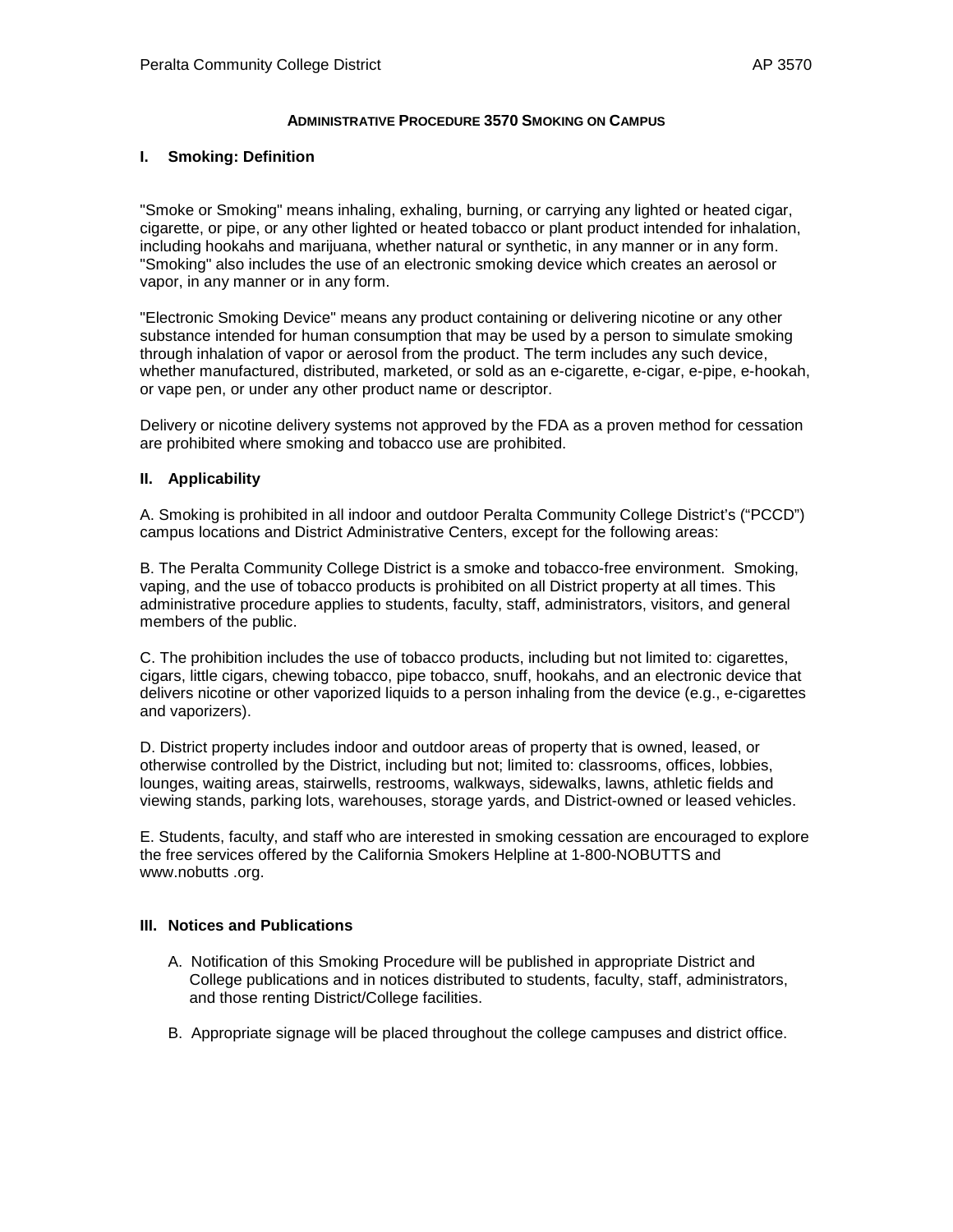# **IV. Penalties**

- A. Violations of the smoking procedures of PCCD are subject to a fine equal to the current fee for parking violations. However, smoking fines shall be limited to a maximum fine of \$100. Persistent offenders, 3 offenses or more, shall be fined \$100.
- B. If payment is not received within 21 calendar days the offenders will be notified of the consequences of failure to pay.
- *C.* Payment must be sent to: Parking Enforcement Center, PO Box 6010, Inglewood, CA 90312. *Check or money order shall be made payable to the "Peralta Community College District".*

# **V. Enforcement Procedure**

- A. Citation Enforcement
	- 1. Peralta Police Services and other security entities (collectively, "Security Personnel") shall have authority to issue citations for violations of PCCD's smoking policy using the procedures established herein.
	- 2. Citations shall be issued using the Peralta Police Services Notice of Parking Violations.
	- 3. All Security Personnel who issue smoking citations shall complete all sections of the citation and shall include personally identifiable information, based on information required and available.
	- 4. Security Personnel will leave a copy of the citation with the individual being cited.
- B. Voiding Citations
	- 1. A citation shall only be voided if it is determined that the citation was written in error, prior to the citation being issued. Once the citation has been issued, the citation may only be dismissed through the administrative review process.
	- 2. Security Personnel voiding smoking citations shall:
		- a. Write void on all copies of the citation; and
		- b. Submit all voided copies to the Peralta Police Services office.
	- 3. All copies of each voided citation will be filed and maintained for one year.
- C. Citation Correction Notice
	- 1. If an error was written on a smoking citation, but the citation is valid on its face, the Security Personnel who issued the citation shall complete a Citation Correction Notice.
	- 2. If the error is discovered by a person other than the issuing Security Personnel, the citation will be returned to the issuing Security Personnel.
	- 3. Once the error is confirmed, the issuing Security Personnel will complete a Notice of Correction and forward it to Peralta Police Services Administrative Sergeant for review.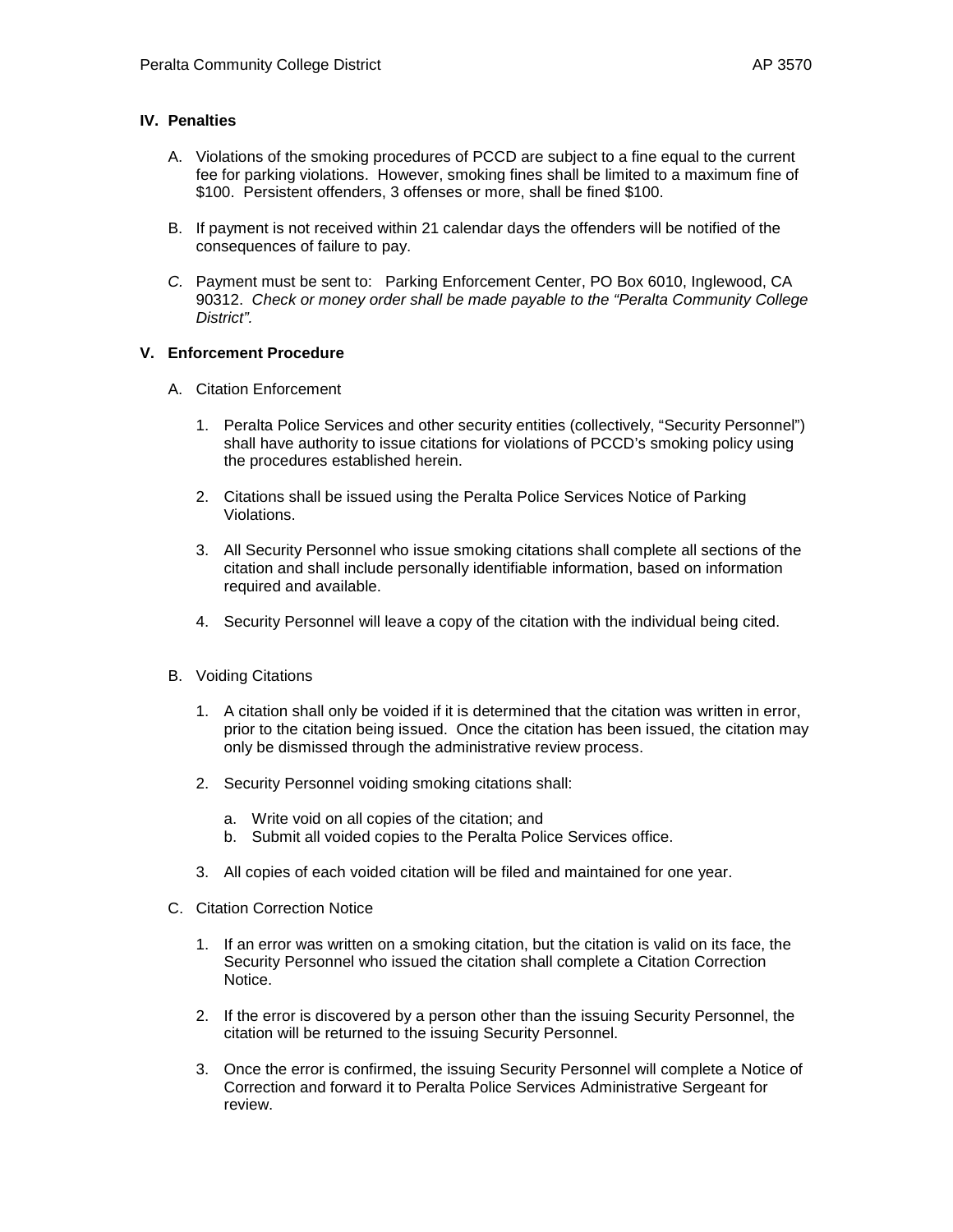- 4. Once the Notice of Correction has been reviewed, it will be mailed to the individual cited on the citation.
- 5. A copy of the Notice of Correction will be attached to the original citation and filed.

# **VI. Appeals (3 Levels)**

- A. Request for Citation Cancellation (Level 1)
	- 1. An individual may request a Citation Cancellation **within 21 calendar days** of the citation issuance date.
	- 2. Requests for cancellation must be done in writing, on the Citation Cancellation form. Forms are located at the Peralta Police Services Office, 333 E. 8th Street, Oakland, CA 94606.
	- 3. Upon submittal of the Citation Cancellation form, the validity of the appeal shall be evaluated. Any decision made shall be based on the facts as represented on the face of the citation, the review request, and applicable laws and regulations.
		- a. For citations issued by Peralta Police Services, their Administrative Sergeant shall evaluate the validity of the appeal.
		- b. For citations issued by Security Personnel other than Peralta Police Services, the Vice Chancellor of General Services shall evaluate the validity of the appeal.
	- 4. The evaluating officer can:
		- a. Dismiss the violation and request PCCD to remit any payment made;
		- b. Find no grounds for dismissal;
		- c. Determine that an individual is not a persistent offender; or
		- d. Reduce any late fees.
	- 5. Decisions will be mailed to the individual who requested the Citation Cancellation. A copy of the decision will be kept on file until one year after the appeals process has been finalized.
- B. Administrative Hearing (Level 2)
	- 1. Individuals dissatisfied with the findings of the Level 1 hearing may request an "Administrative Hearing" (Level 2 hearing).
	- 2. A request for an Administrative Hearing must be made to Peralta Police Services in writing **within 21 calendar days** from the date that the Level 1 hearing results were mailed.
	- 3. The individual requesting a hearing may provide the information for his/her Administrative Hearing in writing. Forms are located at Peralta Police Services office, 333 E. 8th Street, Oakland, CA 94606.

At the time of his/her request, the individual must provide a check or money order made payable to the "*Peralta Community College District"* for the full amount of the smoking fine. At that time, a formal hearing will be scheduled.

4. The Vice President, Student Services at the appropriate campus and a Peralta Police Services' hearing Officer will conduct an Administrative Hearing with the contesting